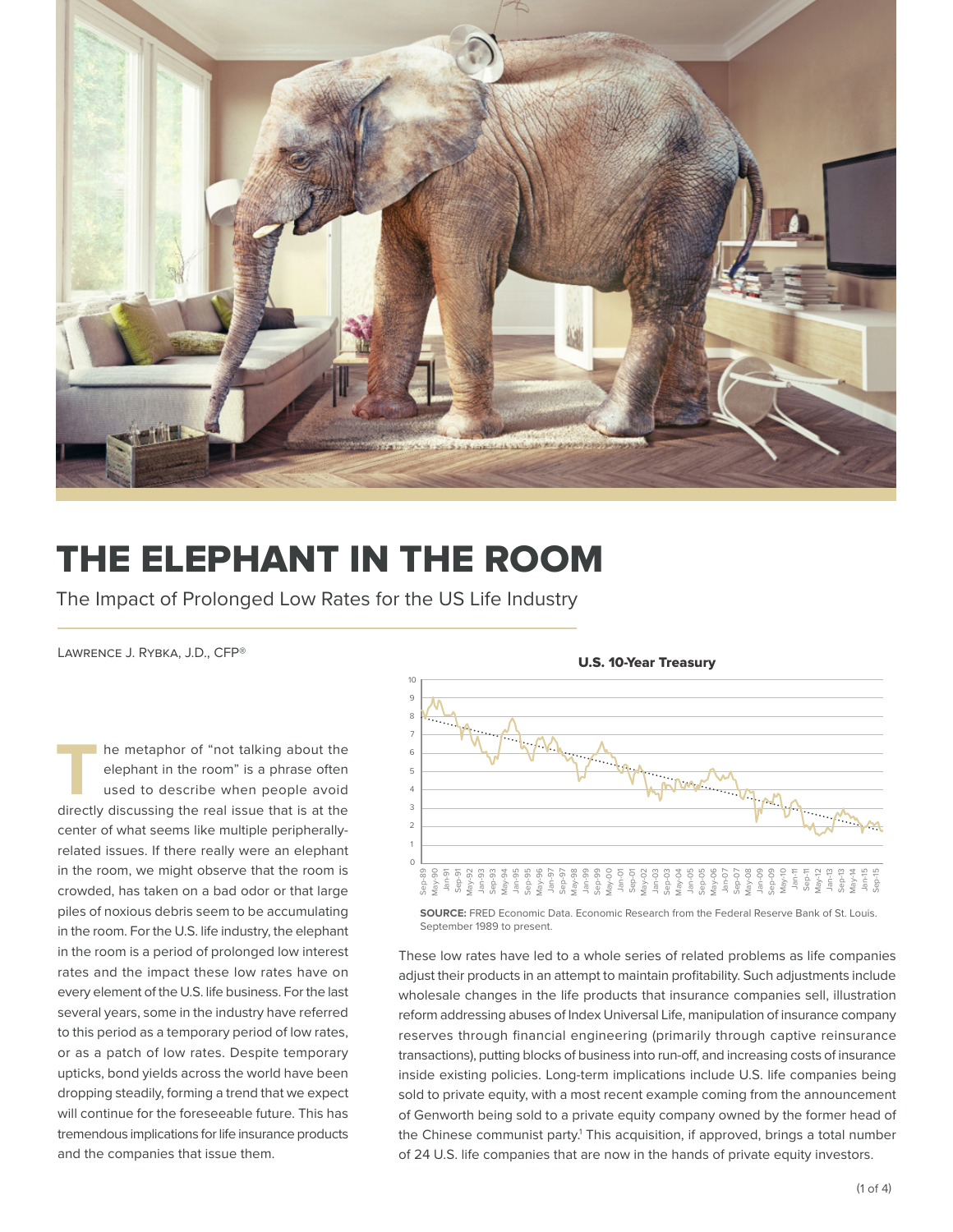All of these issues directly or indirectly tie back to or were precipitated by bond yields at or below 3%. These low yields erode traditional margins that insurance companies priced using the anticipated bond yield and the basic guarantees that companies have made in their general account products. In some blocks of business, the spread has gone negative.

Currently, there is a general acknowledgment that these low rates are likely to continue for the foreseeable future. BlackRock's Chief Investment Strategist's forecast is that only 10 percent of global fixed income securities will have annual returns at, or above, 3 percent between now and 2021.<sup>2</sup> Furthermore, a recent Moody's report<sup>3</sup> acknowledged that low rates are likely to continue for the foreseeable future. This condition of persistent low rates is not unique to the U.S. In fact, the Japanese life industry was forced to deal with a similar set of circumstances 10 years ago when these spreads went negative. Japanese bond yields declined ahead of those in the U.S. and remain persistently low. As a result, Japanese life companies saw massive loss of capital through the resulting disintermediation of existing promises to policyholders and low yields, and six of its fifteen largest life insurance companies were forced into a national rehabilitation plan to deal with the issue.<sup>4</sup>

In the face of this current reality in the U.S. followed by the experience in Japan, it appears that many of those in leadership positions at U.S. life companies, along with state insurance regulators, refuse to publicly acknowledge, let alone decisively deal with, the issues low yields cause. The reluctance to change the status quo might be for several reasons. Perhaps it would send share prices down further for U.S. insurance stocks, accelerate rating downgrades or, perhaps, it may force fundamental changes in how the industry is structured, including questioning the whole premise of state insurance regulation. Nevertheless, each of those reasons for inaction does not get rid of the elephant. In a discussion with one of our most prescient, seasoned veteran producers, he summed up the behavior by simply saying, "All insurance companies lie, they just tell different kinds of lies." Here is how I interpret his statement in light of current issues.

- $\mathbb{R}^4$  Life companies selling whole life imply that they have some kind of "magic bond window" that allows them to continue to illustrate 6-7% forever on dividend-based products, in spite of having to invest in today's low- yield bonds. Northwestern Mutual's recent announcement of the decrease in the interest component of their dividend scale from 5.45% to 5% and increases in expense components of the dividend scale is evidence of the gravitational pull of new low-yielding bonds on its portfolio.5 Although the actions are likely disappointing for policyholders and will undoubtedly have a detrimental impact on many policies, it is a prudent response to the economic environment.
- Life companies selling Index Universal Life (IUL) project that they can sprinkle a pinch of "magic" derivatives on their 3% bonds and produce a product that promises rates of illustration on policies as high as 8%. Even after so called "reform" of Index Universal Life under Actuarial Guideline 49, companies are allowed to assume for purposes of sales illustrations that they can earn 45% returns on their options in order to illustrate a projected rate of 6%.<sup>6</sup> At the same time these new IUL contracts are projecting unsustainable illustrated rates, substituting the 3% and 4% guarantees that we traditionally saw in earlier generations of general account contracts with products that have a 0% or 1% guaranteed interest component.
- $^4$  "Magic" Accounting or, as the New York Insurance Commissioner has called it, "a shadow reinsurance market"<sup>7</sup> has allowed carriers to avoid the current earnings hits and ratings pressure of products with long-tailed guarantees. The carriers who sold or are still selling guaranteed products with high embedded interest rate assumptions can make a whole host of optimistic assumptions about the future economics, including higher rates on bond yields and policy behavior in their captive reinsurance companies under GAAP. These assumptions are used as the basis for charging a low current reinsurance premium to their sister companies that actually write the policies. On paper, by doing a deal with themselves, they get the best of both worlds: high statutory surplus in the subs that write the business and roll up high current profits at a parent company level. (The actual results between the captive and the writing entity will depend on actual results and will not have to be reconciled until the distant accounting periods.) Certain state insurance commissions have taken the lead in accommodating this behavior to bring jobs and premium taxes.<sup>8</sup> Hopefully, recent moves by NAIC, S&P, Best and, most notably, the SEC requiring hidden leverage of captives to be quantified may be enough to nudge them in the right direction and avert a major crisis.<sup>9</sup>
- Finally, private equity firms have brought their own "Wall Street financial magic" to the life industry, attempting to turn blocks of unprofitable low interest rate policies into super-charged investments with returns of 15 to 20% return on equity for their investors. They use the same "magic accounting" of captives but with even greater leverage and out of the view of pesky SEC reporting. Their plans not only involve leverage of the liability side, but to goose up the balance sheet by making more aggressive investments in their general account. These accounting gimmicks allow the substitution of "hard assets" on the balance sheet with a credit for reinsurance, allowing large profits to be withdrawn. The vast majority of transactions involving US life insurance companies since the financial crisis have been to these groups.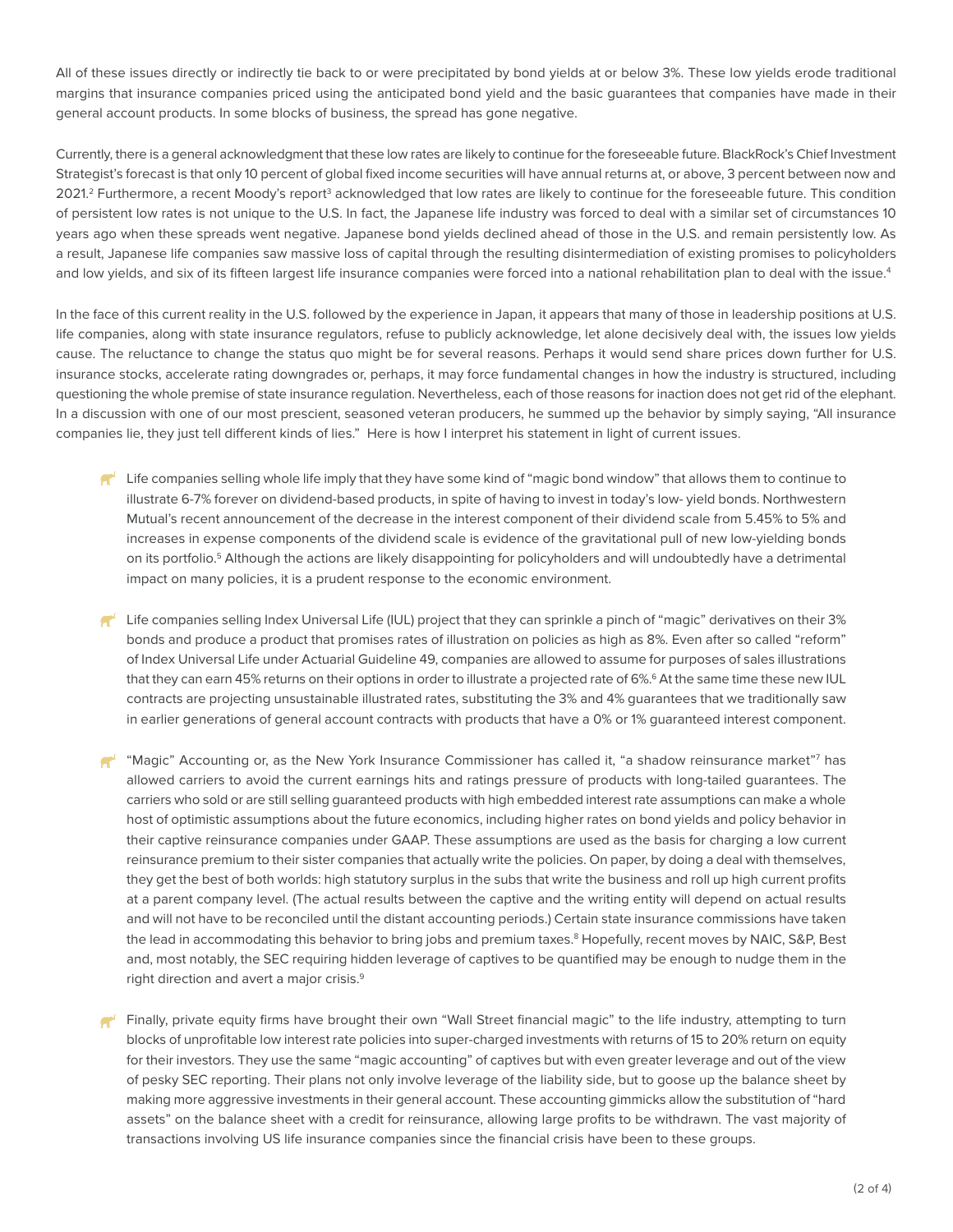At the end of the day, the basic question remains, "How does an insurance company buy a 3% bond, paying all the first year premium in the form of loads and commissions, and create a cash value life contract that both allows the company to make a profit and still provide consumer value?" Perhaps the answer is that they cannot, at least not on the terms promised to the consumer. All of the above mentioned "gimmicks" or "lies" dodge this basic question.

For life insurance professionals, these circumstances call to question, how do they advise clients in a professional and ethical manner? Ignoring them is neither ethical nor professional. There is a chance that these issues may address themselves, if rates may recover soon and gradually enough, to allow these policies to balance. Alternatively, perhaps a whole series of regulatory reforms and moves by the rating agencies aimed at addressing symptoms of these problems might be effective.<sup>10</sup> But for thoughtful insurance professionals who really want to objectively advise and protect clients, it must start by admitting low rates are the elephant in the room. As Dan Sullivan the founder of the Strategic Coach said, "All progress begins with telling the truth." This paper is not an in depth attempt to address the technical issues involved with these challenges but instead it is a call to action by informed ethical insurance professionals who wish to advise clients based on actual economic reality of the financial instruments that underlie the products, instead of the hyped illustrations that have disappointed policyholders.

## FIVE KEY STRATEGIES FOR LONG TERM SUCCESS:

**11 Insurance Professionals must be much more selective**<br> **11** of which companies to recommend: The press of low<br>
rates has impacted company balance sheets and is<br>
reflected in overall decline of insurance company ratings. Insurance Professionals must be much more selective of which companies to recommend: The press of low rates has impacted company balance sheets and is is creating a continuing shake out of the US life industry. As US life insurers come to grips with the impact of low rates on their income statements, some holding companies have spun off blocks of "unprofitable" business, and other companies have created "closed blocks of policies". In both cases, it means that policyholders are more likely to see unfavorable pricing actions.11 The worst case for policyholders is the sale of their insurance company to private equity investors. Longterm, there cannot be a great product from a bad company and the long-term interests of policyholders seem particularly misaligned with private equity investors. Insurance company selection is essential. Only a company that has demonstrated that it is committed to the life insurance business for the long run should be considered. Any insurance professional who cannot produce a list of companies with which they have purposefully decided to work is neglecting one of the most important elements of success. The likely reason they do not is because they simply have not given enough thought to this important task. This consideration needs to go beyond public ratings to consideration of the actual companies issuing the policies, the type of business they write and treatment of existing policyholders.

Our company, the ValMark Financial Group, has created a whole series of resources and tools to help its financial professionals create their own "select list" of those insurance companies with whom they have purposely chosen to work and quantifying the types of policies that are most likely to be sustained by the companies issuing them. Each life insurance company is likely to have dozens of products. Each of these products have complex economic and contractual provisions that must be understood to adequately advise

clients. The insurance professional who has purposefully chosen seven to eight strong companies and then digs in to really understand the policy mechanics of four or five of their best products is much better positioned to provide meaningful recommendations than the sales person with little or superficial knowledge of perhaps hundreds of products and dozens of carriers to which he or she has given little thought. It is also likely that anyone claiming to offer this many carriers has no way of monitoring these policies after the sale.

**22 Start with reasonable economic assumptions in product projections:** The most persistent error that our industry has made over the last 20 years is giving in to the temptation to over-promise the benefits of the policy product projections: The most persistent error that our industry has made over the last 20 years is giving in to the temptation to over-promise the benefits of the policy and ignore the non-guaranteed elements. My father, Larry S. Rybka first wrote about this 25 years ago with his best-selling article, "The Ledger Lie."<sup>12</sup> Life and annuity products must ultimately reflect returns on underlying investments, less expenses and profits. Projections of any kind are just that, and the best insurance professionals have always modeled alternative illustrations to help policyholders understand the impact that lower rates have on the premiums clients will pay or the benefits they will receive from a product.

The starting place for this kind of analysis is basic forecast of bond and equity yields and then conforming illustrations to rates that are consistent with the underlying instruments insurance companies hold. For example, if one believes the BlackRock forecast to be accurate, general account yields and corresponding crediting rates and dividend assumptions must be reduced in the illustration so that policyholders may gain a more realistic expectation of what low rates will mean to premiums they will pay on a life insurance policy. It also follows the thought that if bond yields will be at or below 3%, corresponding equity yields will also likely be lower as well.